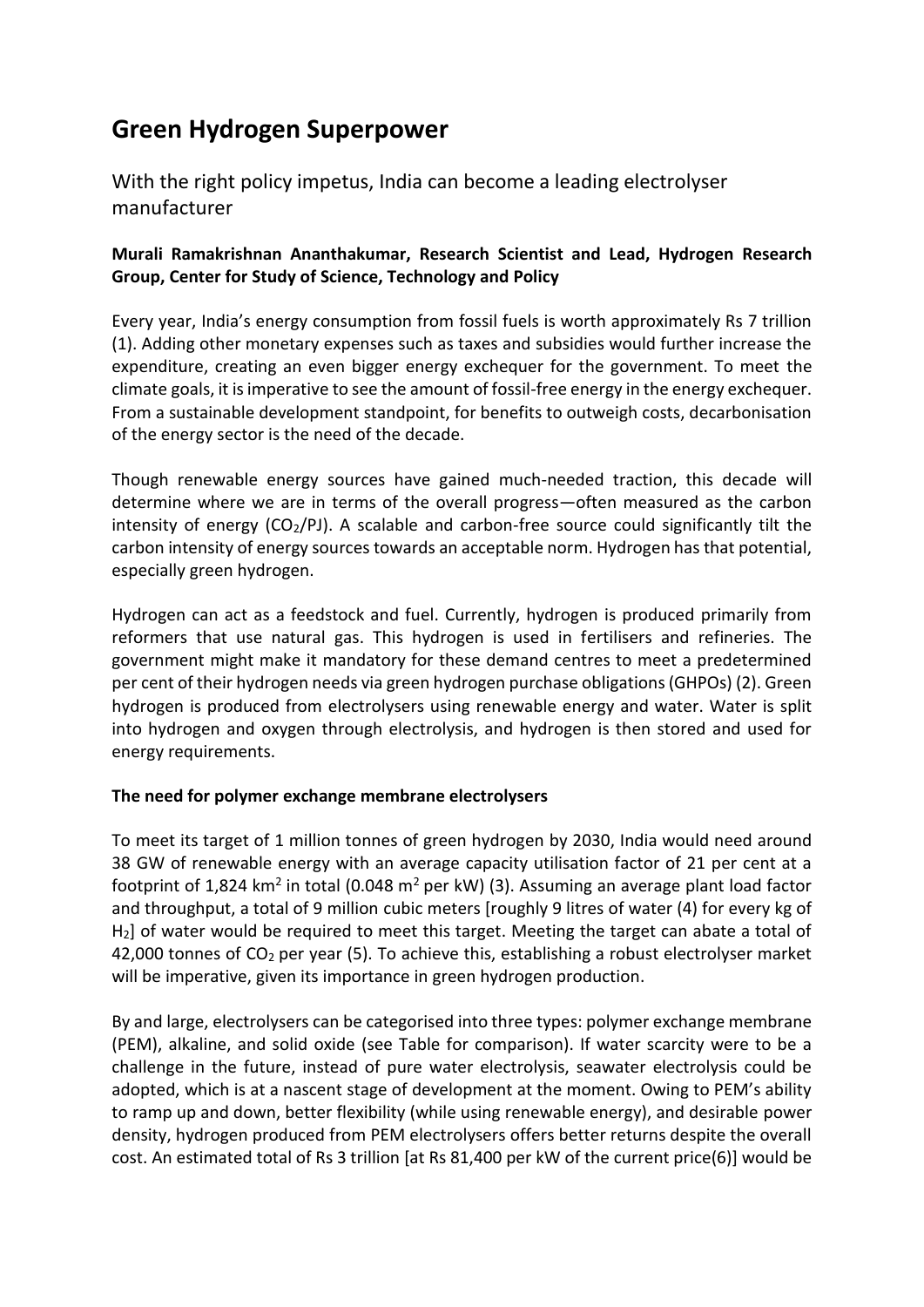required as the capital expenditure to set up PEM electrolyser manufacturing plants for producing 1 million tonnes of green hydrogen.

Apart from the number of components encompassing the electrolyser, the high cost will be a challenge for large-scale adoption. However, new materials (7) usage is being explored and innovative cell designs (8) are currently being developed. These developments are expected to reduce the overall cost in the future. Alkaline electrolysers are matured technologies and offer minimal scope for market capitalisation, given the diverse application of the produced hydrogen (and its purity). Although solid oxide could be a better choice in terms of metrics (see Table), it is still at a lab scale. Therefore, it is prudent to invest in PEM-based technology, which will drive electrolyser needs for the next decade.

| Criteria                   | <b>Alkaline</b>    | <b>PEM</b>                      | Solid oxide    |
|----------------------------|--------------------|---------------------------------|----------------|
| Electrolyte                | KOH (20%-30%)      | <b>Polymer Nafion</b>           | Yttria-        |
|                            |                    |                                 | Stabilized     |
|                            |                    |                                 | Zirconium      |
| Current efficiency (%)     | $50 - 70$          | $40 - 65$                       | 80             |
| Specific energy            | $4.5 - 7.5$        | $5.8 - 7.3$                     | $2.6 - 3.5$    |
| Consumption system         |                    |                                 |                |
| (kWh/Nm <sup>3</sup> )     |                    |                                 |                |
| <b>Technology maturity</b> | Fully commercial   | Demo scale                      | Lab scale      |
| Catalyst                   | Ni/Co/Fe, Ni/C-Pt, | Platinum, Iridium oxide         | Ni-Cu          |
|                            | Non-noble metal    |                                 |                |
| Operating cost             | Low                | High                            | Medium         |
| Advantages                 | - Mature           | - Highest H <sub>2</sub> purity | - Highest      |
|                            | technology         | - High load gradient: Ideal for | efficiency     |
|                            | - High nominal     | fluctuating renewable energy    | - Suitable for |
|                            | output             | systems                         | $CO-$          |
|                            |                    |                                 | electrolysis   |

#### **Table: Comparison of electrolysers**

# **Source: Author's compilation**

In a PEM electrolyser, the anode-side (responsible for oxygen evolution reaction) is filled with water, which diffuses through the porous transport layers (PTL) to the iridium electrode. The liquid is subsequently split into oxygen and hydrogen. Through the proton conductive membrane, the protons are transported to the cathode-side by the PEM and combine at the cathode-side (for hydrogen evolution reaction) with electrons from an external circuit to form hydrogen gas. Though membrane electrode assembly (MEA) is the core component, bipolar plates (BPP) and PTL are the most expensive components in a PEM electrolyser stack.

The stack, membrane, catalyst, cathode, and anode account for around 60 per cent (9) of the overall cost. The anode-side uses stable metals since it is responsible for splitting water. Titanium is the key material used for manufacturing PTLs and BPPs. It is important to note that large-scale penetration of PEM electrolysers is contingent on the availability of rare and expensive metals required to withstand acidic conditions.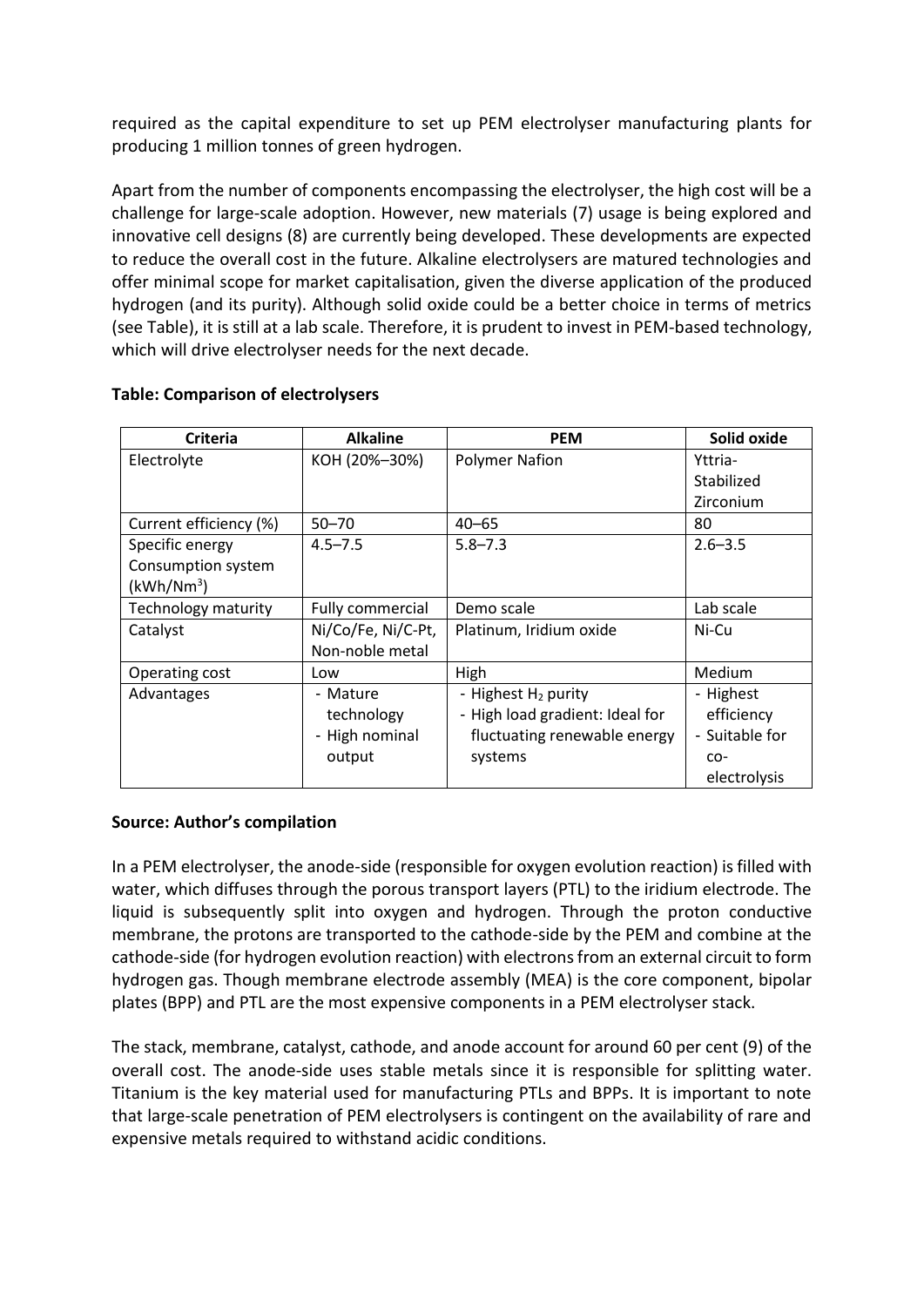#### **Benefits of PLI schemes**

With the right policy impetus, India could become a leading global electrolyser manufacturer. Both AatmaNirbhar Bharat Abhiyan and Production Linked Incentive (PLI) schemes could act as enablers and offer the much-needed policy thrust from the government. PLI schemes could ensure that the cost of electrolysers come down from Rs 81,400 per kW to a desirable range for larger adoption. At reduced prices, green hydrogen production could become competitive with other main fuels. The PLI schemes could also eliminate sectoral disabilities (rare metal dependency) and foster economies of scale, further assisting in establishing a complete supply chain in India. Moreover, the domestic manufacturing capability will be scaled up with higher import substitution and possible employment generation.

PLI schemes offer turnover-linked incentives to investors when the specified investment and capacity are achieved. Like the PLI schemes designed for white goods such as air-conditioners and LED lights, component manufacturers of PEM electrolysers should drive the incentives within the scheme to bring down the cost. The local procurement of materials could have a positive impact on the incentives drawn from increased production. Ultimately, PLI schemes could allow the qualifying companies to avail themselves of incentives of a said per cent on the incremental sales (over the base year) of goods manufactured in India. Usually, this target must be achieved within 5 to 10 years after the base year.

India's first green hydrogen electrolyser (PEM) manufacturing unit was started in Bengaluru recently by a multinational private company, with a current manufacturing capacity of 0.5 GW per year (10). The recent announcements from the government, such as GHPOs and the National Hydrogen Energy Mission, are expected to increase the uptake of electrolysers. Also, growing interests from other private players in the energy sector will bolster the electrolyser manufacturing capacity in the foreseeable future. This would also mean that the policy landscape is concise and robust enough to enable businesses that contribute to the electrolyser supply chain.

The task of accomplishing the green hydrogen production target by the end of this decade can be daunting. However, the energy sector in India has already demonstrated that production costs could be reduced significantly with good governance and sound policies. The mass adoption of solar photovoltaic over the past decade is a case in point. A similar approach would revolutionise the hydrogen portfolio and establish India as a global leader in the electrolyser market.

# *References:*

- 1. *Estimated from Energy Statistics data reported by the Ministry of Statistics and Programme Implementation (MoSPI) and Petroleum Planning and Analysis Cell (PPAC)*
- 2. *Budget 2022: Options before India to boost Green [Hydrogen](https://energy.economictimes.indiatimes.com/news/renewable/budget-2022-options-before-india-to-boost-green-hydrogen-adoption/88805269) adoption, Energy News, ET EnergyWorld [\(indiatimes.com\)](https://energy.economictimes.indiatimes.com/news/renewable/budget-2022-options-before-india-to-boost-green-hydrogen-adoption/88805269)*
- 3. *pdf [\(teriin.org\)](https://www.teriin.org/sites/default/files/2021-07/Report_on_The_Potential_Role_of_%20Hydrogen_in_India.pdf)*
- 4. *Ulf Bossel, "Does a Hydrogen Economy make sense?" (https://www.industrializedcyclist.com/ulf%20bossel.pdf)*
- 5. *Average emissions from thermal power generation (0.6 kg CO<sup>2</sup> per kWh)*